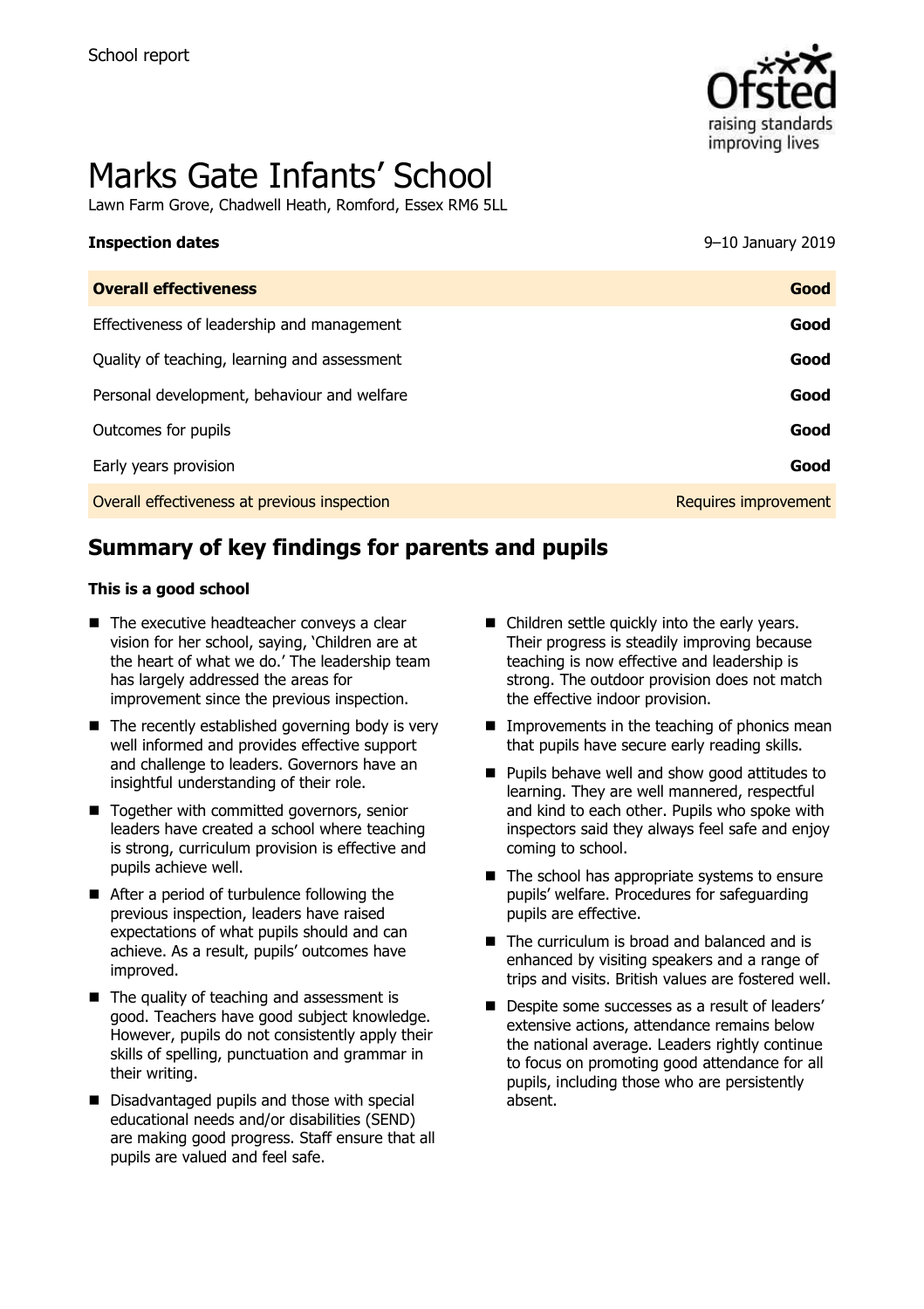

# **Full report**

#### **What does the school need to do to improve further?**

- **Further increase pupils' progress in writing at key stage 1 by making sure that:** 
	- more attention is given to improving skills so that pupils do not make simple errors in spelling, grammar and punctuation
	- the presentation of pupils' work and handwriting is improved so that they write in a fluent, joined-up and legible style.
- Strengthen the impact of leadership and management by ensuring that:
	- there is a continued focus on promoting good attendance for all pupils, as well as improving the attendance of pupils who are persistently absent
	- the outdoor provision in the early years is improved and is of the same quality as the indoor provision.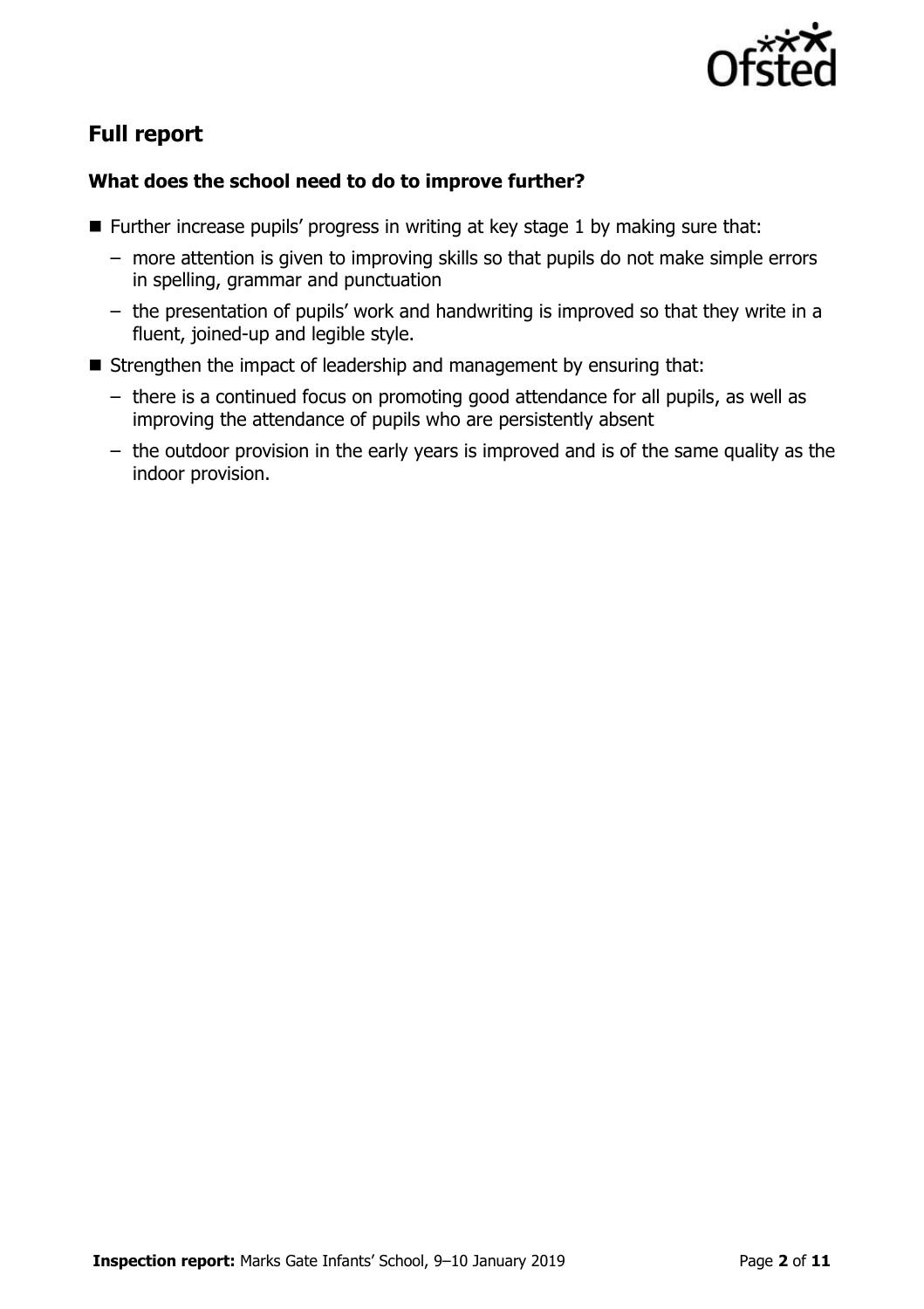

## **Inspection judgements**

#### **Effectiveness of leadership and management Good**

- The executive headteacher is highly ambitious. She is responsive to challenges and requests from governors. Leaders have set the bar high to improve the quality of teaching and outcomes for pupils. They have been successful in harnessing the support of staff, pupils, parents and carers to move the school forward.
- The leadership of teaching and learning has been central to the school's work and has brought about improvements in pupils' progress and attainment. Teachers have successfully risen to the challenges of higher expectations. Effective checks on the quality of teaching and learning accurately identify whole-school training needs, as well as those for individual members of staff.
- Leaders know their school well. They have accurately identified the areas for improvement and can demonstrate that their actions are having a positive impact on the progress and attainment of the pupils. They recognise those areas of the school's work which still need to improve further and are taking effective steps to address these. Leaders diligently go back and check where teaching still needs to improve. Middle leaders are clear about their roles and responsibilities. They are more established as leaders, providing challenge and support in their role of monitoring the work of other colleagues.
- Staff are behind the executive headteacher's vision for improvement. Staff are proud to work at this school. Teachers are skilled in promoting pupils' spiritual, moral, social and cultural development through lessons and activities. This results in pupils who are exceptionally well prepared for the next stage in their schooling.
- The school curriculum is carefully planned so that activities enthuse pupils and motivate them to learn. As a result, pupils make strong gains in their skills and knowledge across a wide range of subjects. In Year 2, for instance, pupils thoroughly enjoyed learning about the best conditions for plants to grow. They investigated the impact of different materials and the speed of growth of their plants during a science lesson.
- Senior leaders make good use of the pupil premium funding that the school receives to support disadvantaged pupils. They review regularly how this funding is used to ensure that it helps these pupils to achieve their potential. As a result, disadvantaged pupils make good progress.
- Leaders assess pupils' progress once a term and quickly identify any pupils who are falling behind or need additional support. Flexible new approaches to the deployment of teachers within year groups are enabling pupils to access more personalised support. This is resulting in pupils making greater progress.
- Sport funding is used well. Sports coaches engage pupils in physical education lessons and a range of clubs and activities. Pupils are encouraged to develop a good understanding of how to eat healthily and how to keep themselves healthy through regular physical activity.
- The school is an inclusive community where everyone is made to feel welcome. The majority of parents who spoke with inspectors and who completed the Ofsted online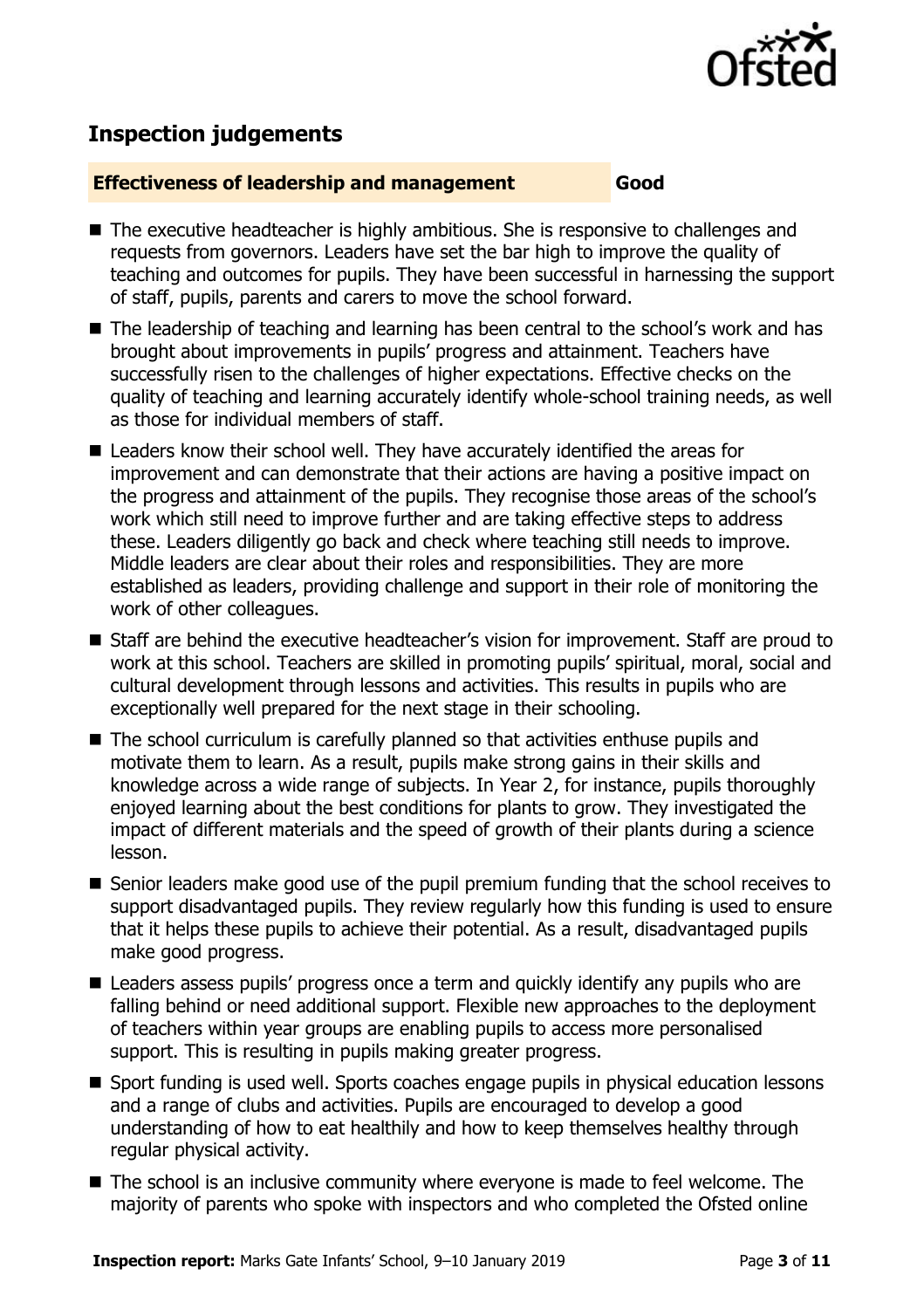

questionnaire, Parent View, were positive about all aspects of the school. One parent wrote, 'The staff put the children at the centre of everything they do.' Another said, 'My little boy has thrived since starting Marks Gate in September. He is like a different child.' These were just two of the written comments submitted by parents when they were asked to share their views of the school.

**Pupils feel valued and speak highly of the staff. They told inspectors that adults** encourage them to be tolerant and respectful. This is very apparent in the way that pupils treat each other in lessons and during breaktimes.

#### **Governance of the school**

- In response to the findings of the review of governance, the local authority actively sought to recruit governors who could help to boost the work of the governing body. As a collective group, members of the governing body offer pertinent skills and experiences.
- Governors share the executive headteacher's commitment to continuous improvement. They visit the school regularly to check on different aspects of its work and to ensure that they keep well informed about its effectiveness.
- The strong and open working relationship between school leaders and the governing body provides a very effective partnership to ensure that decisions and actions are clearly focused on improving outcomes for pupils. The impact of their combined efforts can be seen in the improvements in the school over the last two years.
- Governors ensure that their safeguarding knowledge is up to date and that the school's policy and practice are strong and secure.

### **Safeguarding**

- The arrangements for safeguarding are effective.
- The school's serious approach to the safeguarding of pupils ensures all pupils' safety. Leaders and managers check every detail and any concerns – however small – are swiftly followed up.
- Leaders make sure that staff training is up to date and that everyone knows how to raise any concerns they may have about pupils. Training and continual updates ensure that safeguarding is a high priority. When new staff are appointed, they receive appropriate information about keeping children safe.
- Following any safeguarding incidents, leaders and governors review the school's procedures and make appropriate changes to the school's systems. A member of the governing body has particular expertise in safeguarding. She works well with school leaders to ensure that the school's policies and procedures meet statutory requirements.
- $\blacksquare$  Pupils have a thorough awareness of how to keep themselves safe including when online – because of the comprehensive information they receive. The actions of staff to rectify rare instances of bullying give pupils confidence in the adults in school. Pupils feel that they can approach staff with any worries they may have.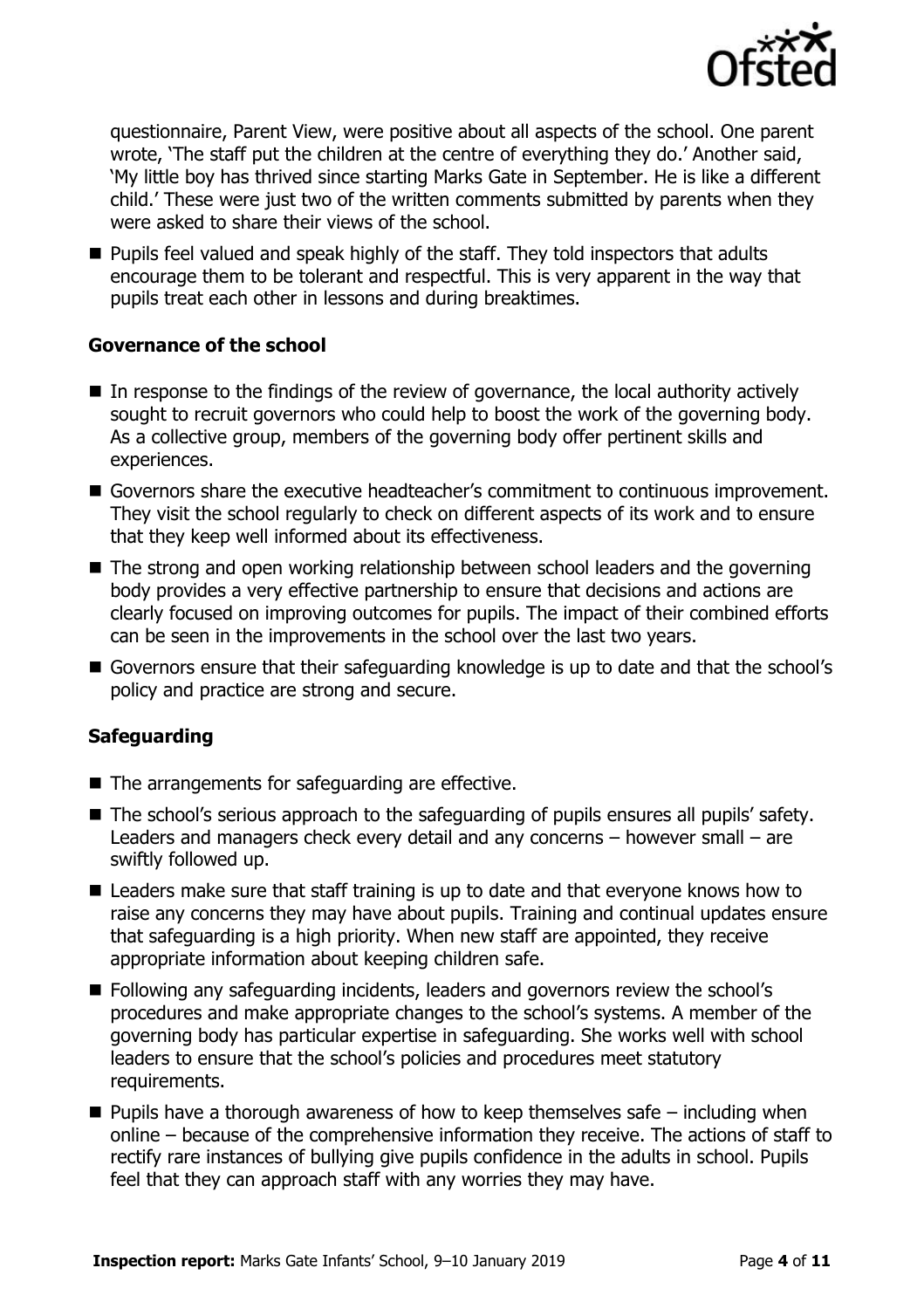

 Leaders work effectively with parents and outside agencies to ensure that pupils are safe and supported.

#### **Quality of teaching, learning and assessment Good**

- Teachers' expectations of what pupils can and should achieve have been raised since the previous inspection. Pupils respond well to the consistent approach to teaching. As a result, they are engaged in and enthusiastic about their learning.
- The learning environment in classrooms is calm and purposeful. Pupils enjoy good relationships with each other and with staff. They work well together on tasks set and applaud each other's successes. This helps pupils to develop their self-confidence as learners.
- The leaders of English and mathematics place high importance on enhancing the skills of teachers and teaching assistants. Using information gleaned from monitoring, they host training for staff to ensure that they all have secure subject knowledge and use effective teaching strategies. As a result, pupils can explain what they are doing with understanding.
- Recent changes to the school's approach to reading in key stage 1 are having a positive impact. New reading resources are inspiring pupils to read books from a wide range of authors and to explore different genres of books. Pupils are enthusiastic readers.
- Leaders identified some weaknesses in the teaching of writing and have worked closely with teachers to address these. There are increasing opportunities for pupils to practise their writing skills across the curriculum. Teachers model good sentence structure and provide scaffolding for pupils when required. As a result, work in pupils' books shows that their writing continues to improve. However, inspectors found that, as a result of teachers emphasising expectations in writing, some pupils continue to make the same spelling, punctuation and grammatical errors.
- Leaders check pupils' progress and use assessment information very thoroughly in mathematics and English. They carefully analyse the information they gain and use it to identify and tackle any underperformance.
- $\blacksquare$  Throughout the school, there is a team of committed teaching assistants whose members ably support teachers. Their support and interventions make valuable contributions to the quality of learning and the resulting improvements in pupils' progress.
- **Pupils with SEND receive additional support in small groups. The leader for SEND** provision works closely with teachers to carefully review each pupil's progress. This results in effective planning for pupils' next steps and they make good progress from their starting points.
- The teaching of phonics is effective. Pupils enjoy their phonics sessions and use their knowledge and skills to read unfamiliar and difficult words.
- The handwriting and presentation of a small number of pupils across the school are not consistently neat or in fluent and joined-up script. Consequently, they do not write as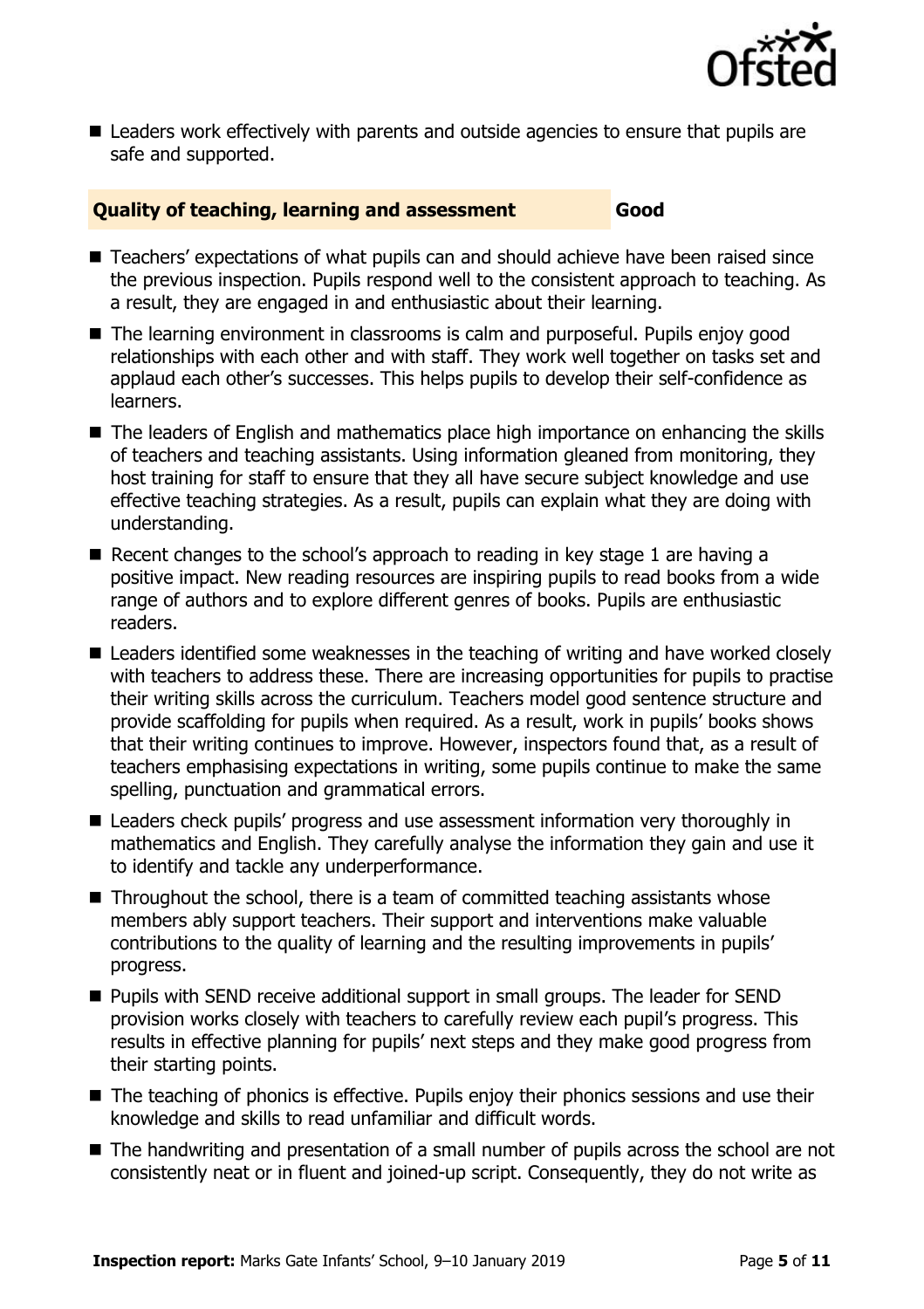

quickly as they could and this slows their progress, as their work is not systematically laid out in their books.

#### **Personal development, behaviour and welfare Good**

#### **Personal development and welfare**

- The school's work to promote pupils' personal development and welfare is outstanding.
- Staff are effective in promoting the school's vision of 'building upon individual strengths and talents' in lessons and in their interactions with pupils. As a consequence, pupils learn to be confident, to persevere, to be humorous when appropriate and to learn from their mistakes.
- **Pupils feel that they can approach staff with any worries they may have. This is vital** for those who come from complex backgrounds. Pupils succeed as result of the support they receive for their emotional well-being from staff and adults. They describe how staff follow up on any personal issues they have faced. The result is that pupils are confident and resilient.
- The broad range of visitors and visits provide pupils with a rich experience of the world beyond the school. Many of the events link directly to the curriculum topic being covered and provide a strong cultural, social or scientific context for the learning that is going on in the classroom. Many of the activities – such as the visit to Pudding Lane in London as part of their history topic 'The Great Fire of London' – help to develop pupils' understanding of risk and how to keep themselves safe.
- **Pupils have access to a wide range of enrichment activities, including sports clubs and** clubs for expressive arts. The number of pupils taking part in these activities has risen over time.
- $\blacksquare$  Pupils take part in a range of activities as a whole school  $-$  such as participation in the music festival and pantomime – which broaden their cultural experiences. Pupils told the inspectors how much they enjoy the school and how appreciative they are of the opportunities that it provides.
- **Pupils understand how important it is to accept people as individuals and they explain** how 'everyone is treated the same'. They understand how pupils in their classes differ from each other and are accepting of each other's needs.
- **Pupils know how to stay safe. They are able to describe how to keep themselves safe** when out of school and when online.
- $\blacksquare$  Pupils say that bullying is rare and behaviour of this type is acted upon swiftly and decisively by staff.

### **Behaviour**

- The behaviour of pupils is good.
- Classroom atmospheres are harmonious. Pupils listen carefully, give considered responses when answering questions and remain focused when asked to work on their own. Occasionally, a few pupils become easily distracted. However, when this happens,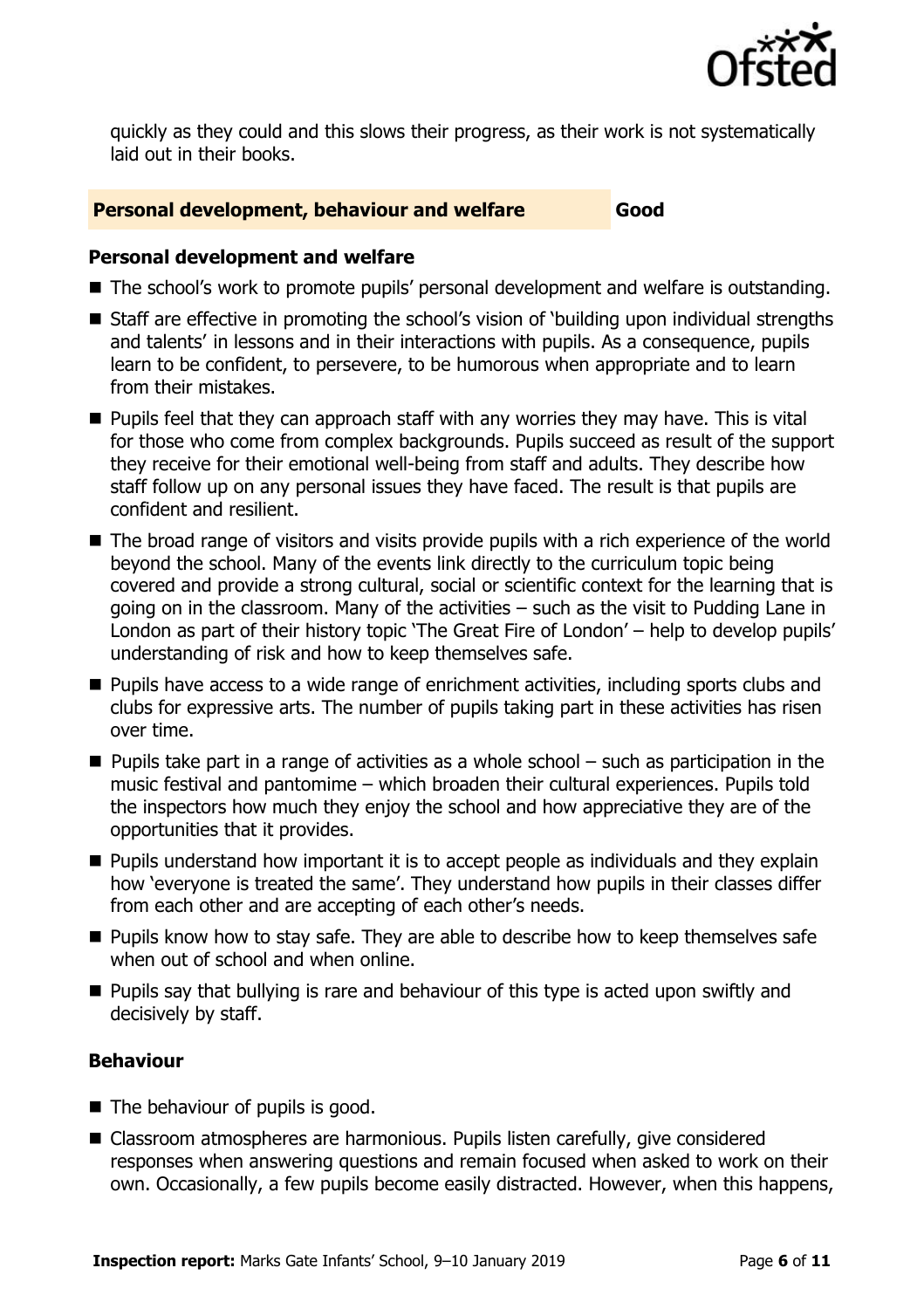

staff skilfully manage to regain their attention.

- **Pupils' behaviour outside of lessons is good. Their cheerful greetings and good** manners show their respect for adults and for each other.
- The school manages very well the occasional challenging behaviour from some pupils who have behavioural difficulties. The considerable impact of the school's strategies can be seen in the sustained progress these pupils make and in the absence of any negative effect on the progress of other pupils.
- The attendance of pupils has steadily improved, even though it is below the national average. The school carefully monitors attendance for specific groups of pupils and works closely with families and outside agencies. There have been no permanent exclusions in recent years and the few temporary exclusions are only used as a last resort.
- The majority of parents and all staff who responded to the Ofsted online questionnaires agreed that the school makes sure that pupils are well behaved. Pupils told inspectors that incidents of misbehaviour are infrequent and that staff respond appropriately. School records confirm this to be the case. Records also show that there is a small group of pupils who sometimes do not adhere to the school's rules. However, as a direct result of support from staff, their behaviour has noticeably improved.

#### **Outcomes for pupils Good**

- Leaders have successfully addressed previous underachievement and have ensured that pupils make good progress during their time at the school.
- $\blacksquare$  In 2018, the proportion of pupils reaching the expected standards in reading and mathematics was broadly in line with the national average in key stage 1. The proportion of pupils who reached the expected standard in writing was below the national average.
- **Pupils with SEND are well supported and, as a result, progress well against their** individual targets. They make good progress from their starting points.
- $\blacksquare$  The attainment of pupils who qualify for the pupil premium funding is improving. Gaps between the attainment of these pupils and that of their peers are diminishing. Leaders check more carefully the impact of provision for these pupils.
- Outcomes in phonics are consistently strong. The proportion of pupils who achieve the expected standard in the Year 1 phonics screening check is in line with the national average.
- **Pupils in all year groups are developing their knowledge across a range of subjects** other than English and mathematics. Evidence gathered on inspection – including the school's own progress data and work in pupils' books – indicates that outcomes for pupils currently in the school continue to be good.
- **Pupils who speak English as an additional language make rapid progress. This is** because their learning needs are identified and addressed well so that they settle quickly.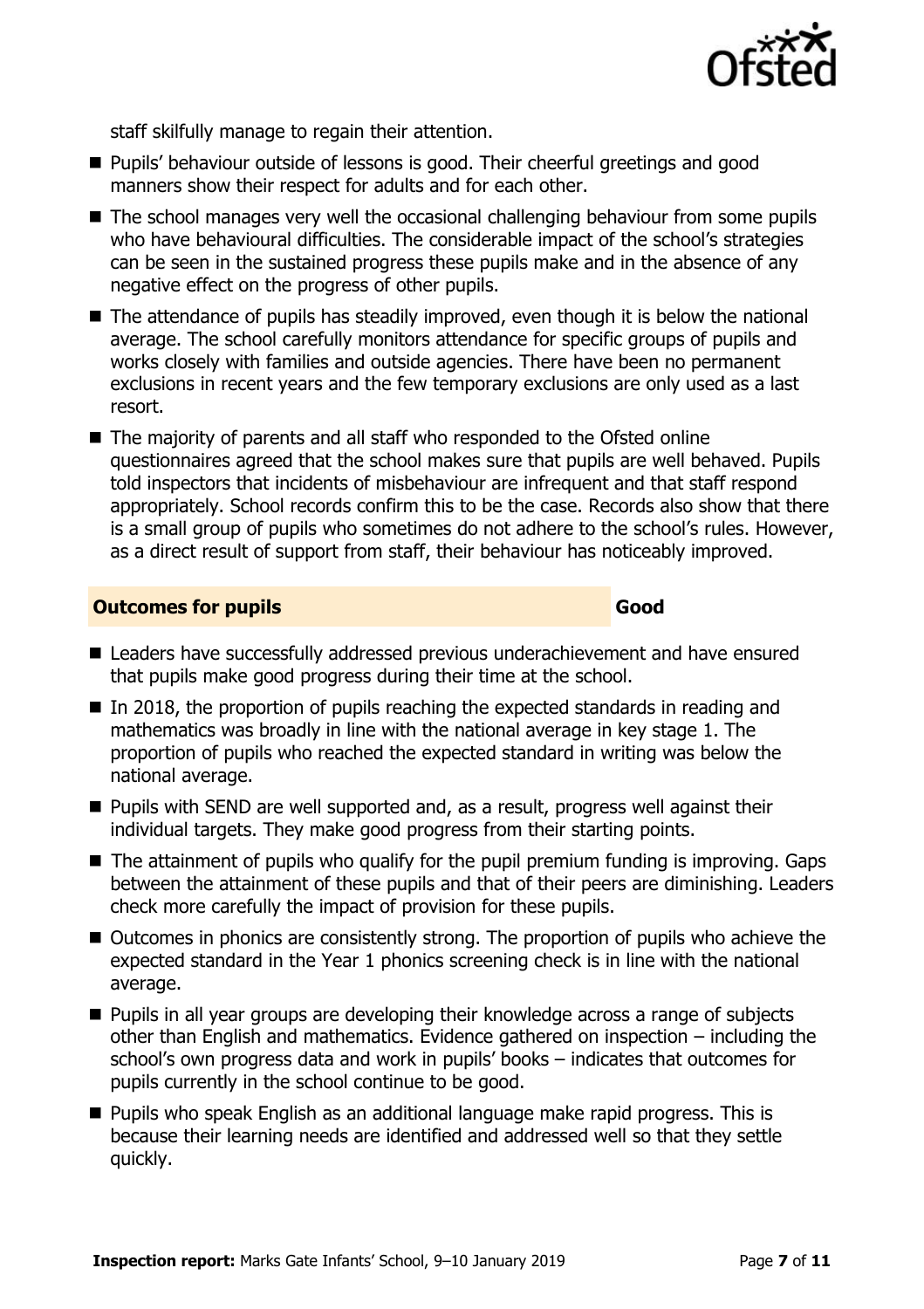

#### **Early years provision Good**

- The leader responsible for the early years is knowledgeable and has a clear vision for making further improvements to the setting. She has high expectations for all children, including those with SEND and those from disadvantaged backgrounds, and shares these expectations with all staff.
- Staff work closely as a team and support each other very well. The leader carefully assesses their training needs and ensures that staff develop the skills they need to be effective.
- Almost all children enter Nursery without having experienced any other childcare settings. On entry, their language skills and their understanding of the world are frequently below those typical for their age. The majority of children, including those with SEND and disadvantaged children, make good progress and go on to achieve well.
- As a result of good teaching, children make strong progress during their time in early years and the proportion achieving a good level of development is in line with the national average. The school's assessment information shows that a higher proportion of children are confidently on track to achieve a good level of development this year. The proportion of children who make rapid progress is increasing.
- Staff know the children well and they take every opportunity to develop children's language skills. Staff encourage them to work and play in pairs and in groups. Highly effective teaching assistants support children's learning and progress. There is no time wasted and no opportunity to learn is passed up. However, the outdoor continuous learning provision sometimes does not offer sufficiently challenging learning opportunities because of its layout and resources. This means that, sometimes, children do not experience the same quality of rich learning opportunities as in the classroom.
- Staff make regular, detailed assessments of children's skills, knowledge and understanding. These assessments are used to plan activities that build on what children know.
- Children listen carefully to adults and each other. During this inspection, children were seen paying close attention during a phonics lesson in a Reception class. They demonstrated a good understanding of sounding out words while describing the patterns they were finding within the spelling of these different words.
- Children have a clear understanding of the expectations for their behaviour and move between activities safely and purposefully. They conduct themselves well at all times and work well together.
- Children are motivated and active learners whose confidence and relationships with adults show that they feel safe. All of the early years welfare requirements are met. Parents feel their children are safe at school and are positive about the early years provision.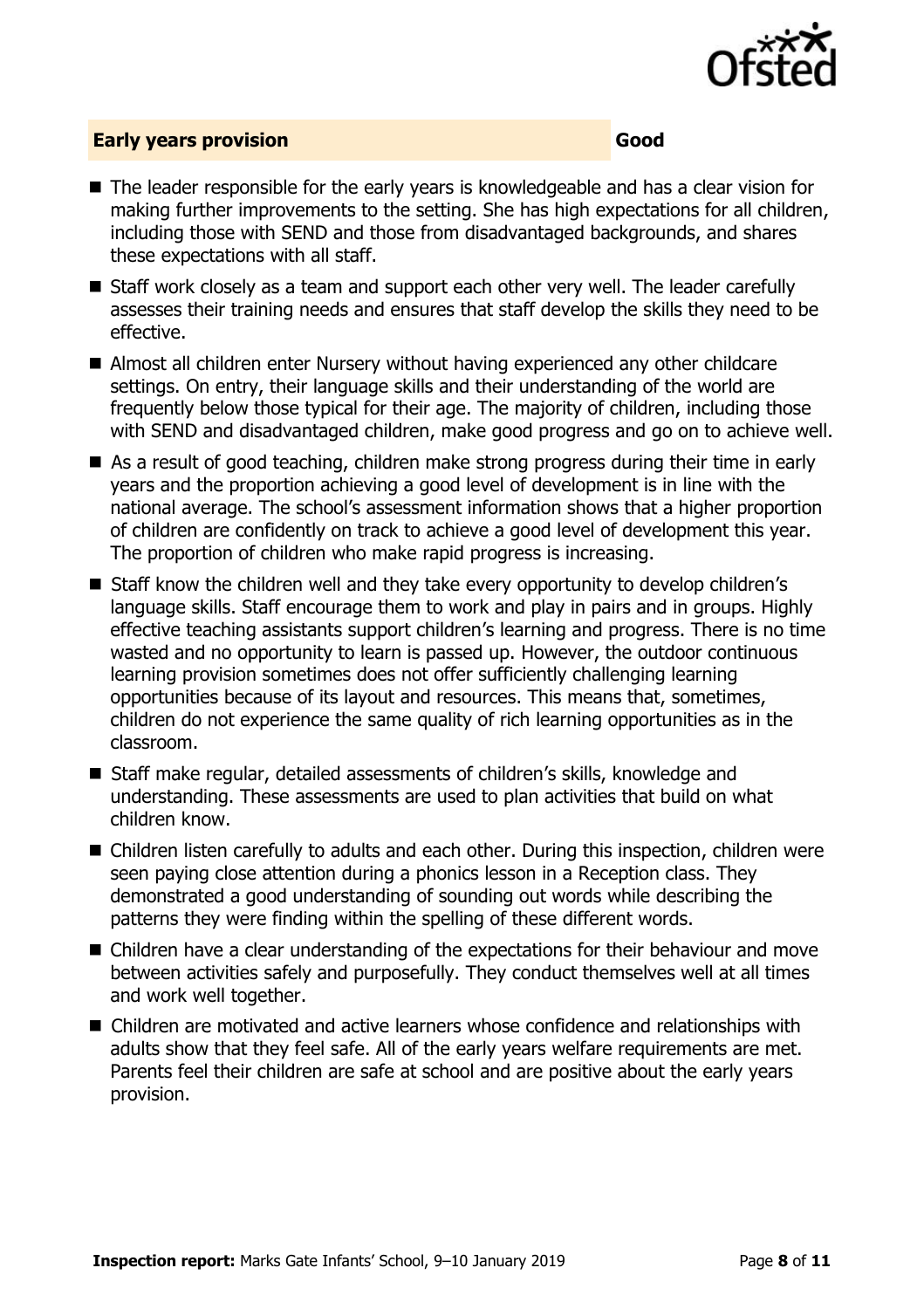

# **School details**

| Unique reference number | 101210               |
|-------------------------|----------------------|
| Local authority         | Barking and Dagenham |
| Inspection number       | 10054353             |

This inspection of the school was carried out under section 5 of the Education Act 2005.

| Type of school                      | Infant                              |
|-------------------------------------|-------------------------------------|
| School category                     | Maintained                          |
| Age range of pupils                 | 3 to 7                              |
| <b>Gender of pupils</b>             | Mixed                               |
| Number of pupils on the school roll | 294                                 |
| Appropriate authority               | The governing body                  |
| Co-chairs                           | Karen Noble and Fatimah Shafiq      |
| <b>Executive headteacher</b>        | Jacqui Barnard                      |
| Telephone number                    | 020 8270 4448                       |
| Website                             | www.marksgate-i.bardaglea.org.uk/   |
| Email address                       | office@marksgate-i.bardaglea.org.uk |
| Date of previous inspection         | 20-21 September 2016                |

#### **Information about this school**

- Since the previous inspection in September 2016, the school has had several changes in staffing and leadership.
- Marks Gate Infants' School is larger than the average-sized infant school.
- The majority of pupils are from a White British background, with pupils from any other White background forming the next sizeable ethnic group.
- The proportion of pupils who speak English as an additional language is well above the national average.
- The proportion of pupils eligible for the pupil premium is above the national average.
- The proportion of pupils with SEND is above the national average. The proportion of pupils who have an education, health and care plan is in line with the national average.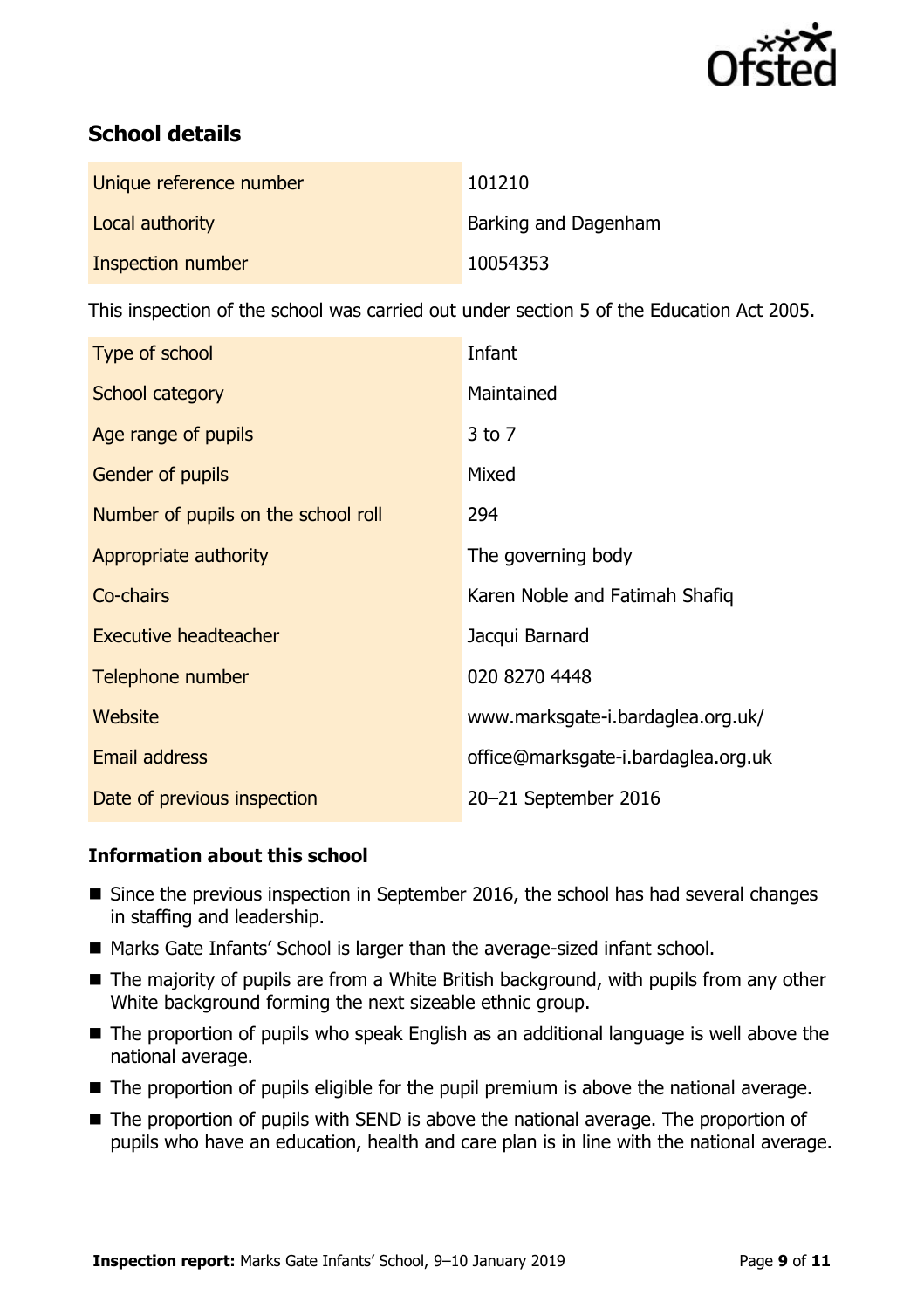

## **Information about this inspection**

- Inspectors observed teaching and learning in all classrooms alongside school leaders, and additionally observed intervention groups.
- Meetings were held with school leaders, teachers and groups of pupils. Inspectors met with three members of the governing body, including the chair, and with the school improvement adviser from the local authority.
- The inspectors worked in partnership with the school's senior leaders when analysing information about the school. The inspectors looked at pupils' outcomes, the school's evaluation of its own performance, minutes from governing body meetings, the school development plan and monitoring and evaluation records. Behaviour and attendance records and information relating to safeguarding were also checked.
- The inspectors walked around the school with pupils to find out more about their work from displays and extra-curricular activities. Inspectors interviewed groups of children from across the school to determine their views on behaviour and safety.
- Inspectors observed pupils' behaviour in the playground at playtime and in the lunch hall. They listened to pupils read and looked at work in pupils' books, alongside senior leaders.
- **Inspectors took into account the views of parents by analysing the 15 responses to** Ofsted's online survey, Parent View, as well as speaking informally to parents during the inspection.
- Inspectors took into account the views of seven staff who responded to the staff survey.

#### **Inspection team**

| Danvir Visvanathan, lead inspector | Ofsted Inspector        |
|------------------------------------|-------------------------|
| David Bryant                       | Ofsted Inspector        |
| Rani Karim                         | <b>Ofsted Inspector</b> |